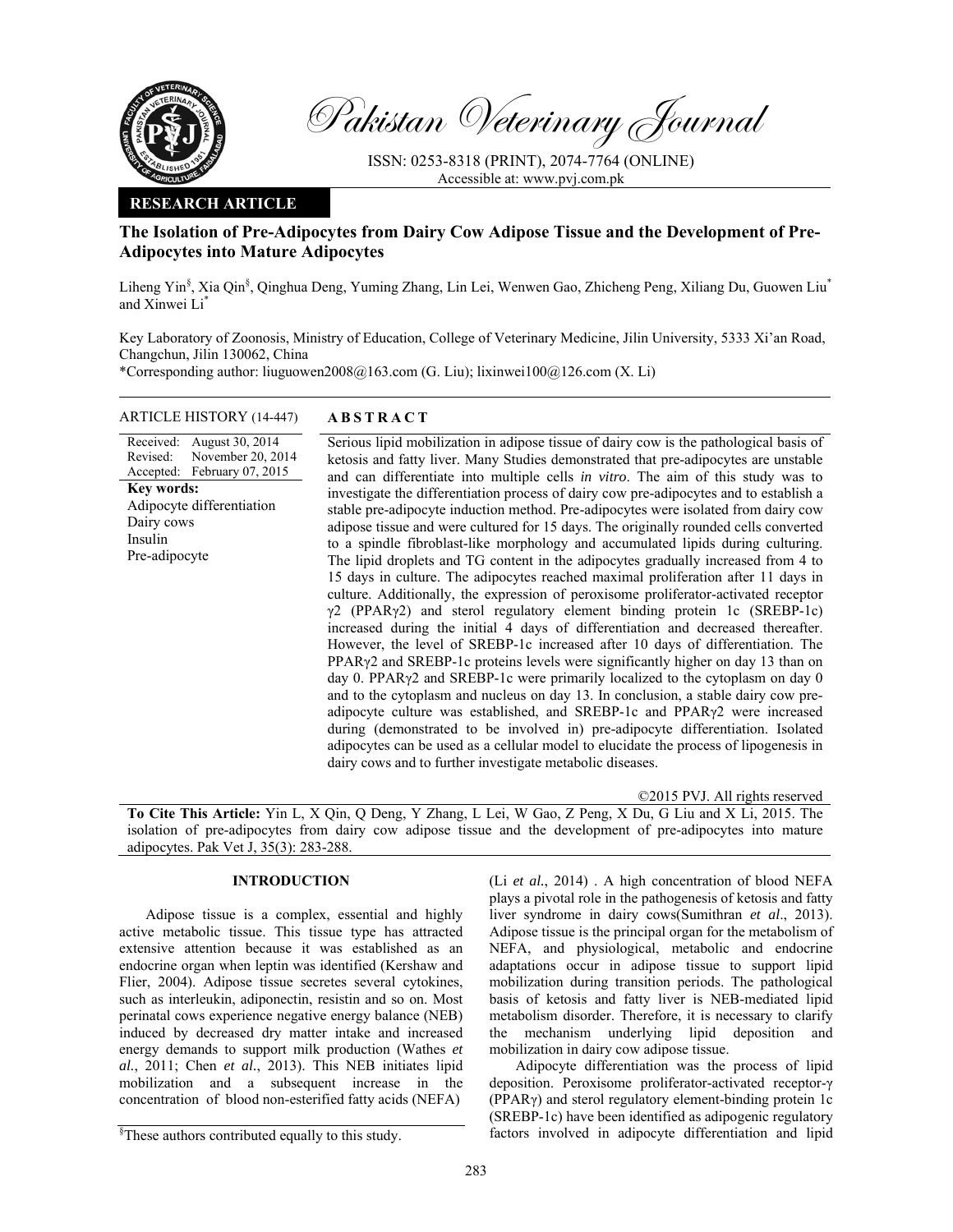metabolism (White and Stephens, 2010; Zhong *et al.*, 2014). For PPARγ, the activation of different promoters generates variety mRNA isoforms (PPARγ1-4) but only two receptor proteins (PPARγ1 and PPARγ2) because protein that yield by PPARγ3 and PPARγ4 mRNA variants is identical with PPARγ1 (Ling *et al.*, 2003; Gurnell, 2005). PPARγ1 is widely expressed, including in adipose tissue, intestines, liver, kidneys, macrophages and so on, whereas PPARγ2 is almost exclusively expressed in adipose tissue, except for that in the liver (Gurnell, 2005). SREBP-1c regulates the transcription of many genes that are important for cholesterol and fatty acid metabolism. In contrast, several recent studies of adipocytes in rats, mice and the 3T3-L1 cell line have shown that the expression levels of SREBP-1c do not coincide with changes in lipogenic gene expression, indicating that SREBP-1c does not contribute to the regulation of adipogenesis in adipocytes (Bertile and Raclot, 2004; Sekiya *et al*., 2007). However, currently, few studies have been performed on the effect of SREBP-1c on the differentiation and adipogenic gene expression of adipocytes in dairy cows.

NEB-induced fat mobilization is the pathological basis of energy metabolism diseases, such as ketosis and fatty liver, in dairy cows. Therefore, exploring adipocyte differentiation and lipid mechanism will provide valuable information to demonstrate the mechanism by which NEB factors induce fat mobilization. In this study, preadipocytes were isolated from the fat tissue of dairy cows. Based on the morphological changes and the increases in lipid droplets and triglyceride (TG) levels in cells, we evaluated the differentiation of pre-adipocytes. In parallel to the morphological analyses, the expression and protein distribution of SREBP-1c and PPARγ2 were determined via real-time PCR, western blotting and immunefluorescence, respectively. These data facilitated the examination of the mechanisms of adipocyte differentiation and lipid mobilization in dairy cows.

### **MATERIALS AND METHODS**

**Materials:** DMEM/F12 medium, collagenase I, bovine serum albumin, insulin, biotin and pantothenate were purchased from Gibco (Grand Island, NY, USA). The antibodies against PPARγ2 and SREBP-1c were purchased from Abcam (Cambridge, MA, USA).

**Cell culture:** The experimental protocol was approved by the Ethics Committee on the Use and Care of Animals of Jilin University (Changchun, China). The omental and perirenal adipose tissues were obtained via surgical excision from healthy Holstein calves. After sliced into small pieces (approximately  $1 \text{ mm}^3$ ), the tissue was digested in DMEM containing 2 mg/mL type I collagenase and 2% bovine serum albumin for 90 min at 37ºC in a slightly shaking water bath. Subsequently, the cell pellet obtained from centrifuging was resuspended in basal medium (BM), which consisted of DMEM supplemented with 10% FBS, 100 U/mL penicillin and 100 µg/mL streptomycin, seeded on a 6-well tissue culture plate  $(5x10^4 \text{ cells per well})$  and incubated at 37<sup>o</sup>C in 5% CO2. After reaching 70% confluence (approximately 5 or 6 days in culture), the cells were treated with differentiation medium (DM: BM

supplemented with 10  $\mu$ g/mL insulin, 33  $\mu$ M biotin and 17 µM pantothenate) for 13 days.

**Morphology and lipid accumulation observation and activity detection in bovine adipocytes:** The morphological changes in the cells were observed using a microscope on days 1, 4, 7, 10 and 13.

An Oil Red O staining assay was used to determine the accumulation of neutral lipids in cells on days 4, 7, 10 and 13. Briefly, cells were fixed using 10% formalin for 25 min and then stained with 0.5% Oil Red O for 30 min. Then, the cells were observed and photographed using a microscope. Furthermore, the TG content of the adipocytes was detected using a tissue TG assay kit (Applygen Technologies, Inc., Beijing, China).

Adipocyte proliferation in different culture media (BM, DM or DM containing 20% FBS) were measured using the methylthiazolyldiphenyl-tetrazolium bromide (MTT) assay method on days 1, 3, 5, 7, 9, 11 and 13 (Capilla *et al*., 2011). The cells were incubated in 96-well plates for 4 h at 37ºC in BM at a final concentration of 0.5 mg/mL MTT. After washing 3 times, 150 µL of dimethyl sulfoxide (DMSO) was added to each well. Then the proliferation values were obtained based on the absorbance measured at 490 nm using a spectrophotometer (ELX800, Bio-TEK, USA).

**Molecular biotechnology:** The mRNA expression levels were estimated via real-time PCR analysis. The following primer sequences were used for PPARγ2: forward: CGGGAAAGACGACAGACAAA; reverse: ACTGACA CCCCTGGAAGATG. The following primer sequences were used for SREBP-1c: forward: GCAGCCCATTCA TCAGCCAGACC; reverse: CGACACCACCAGCATC AACCACG.

The protein levels of PPARγ2 and SREBP-1c were measured using western blotting. Briefly, the target protein was separated by polyacrylamide gel electrophoresis and then electrotransferred onto PVDF membranes. Then immunoreactive bands were detected with enhanced chemiluminescence solution (ECL, Beyotime Biotechnology Inc., China).

Immunofluorescence was performed to assess the nuclear localization of PPARγ2 and SREBP-1c in preadipocytes and mature adipocytes. Briefly, cells cultured on glass coverslips were washed with PBS and fixed using 4% paraformaldehyde for 20 min. After further washing, the cells were incubated in the primary antibody overnight at 4ºC. A Cy3-conjugated goat-anti-rabbit IgG was used as the secondary antibody. Then, the coverslips were photographed using a fluorescence microscope (Fluoview FV1200, Olympus, Japan).

#### **RESULTS**

**Cell morphology characterization:** The isolated cells were rounded or polygonal after washing with PBS (Fig. 1A). The originally rounded or polygonal cells became spindle-shaped 4 days after isolation (Fig. 1B). After 1 week, the cells completely converted to a spindle shape with long tenuous cytoplasmic extensions and profuse endoplasmic reticulum, which have been characterized as similar to fibroblasts in previous research (Fig. 1C). Cells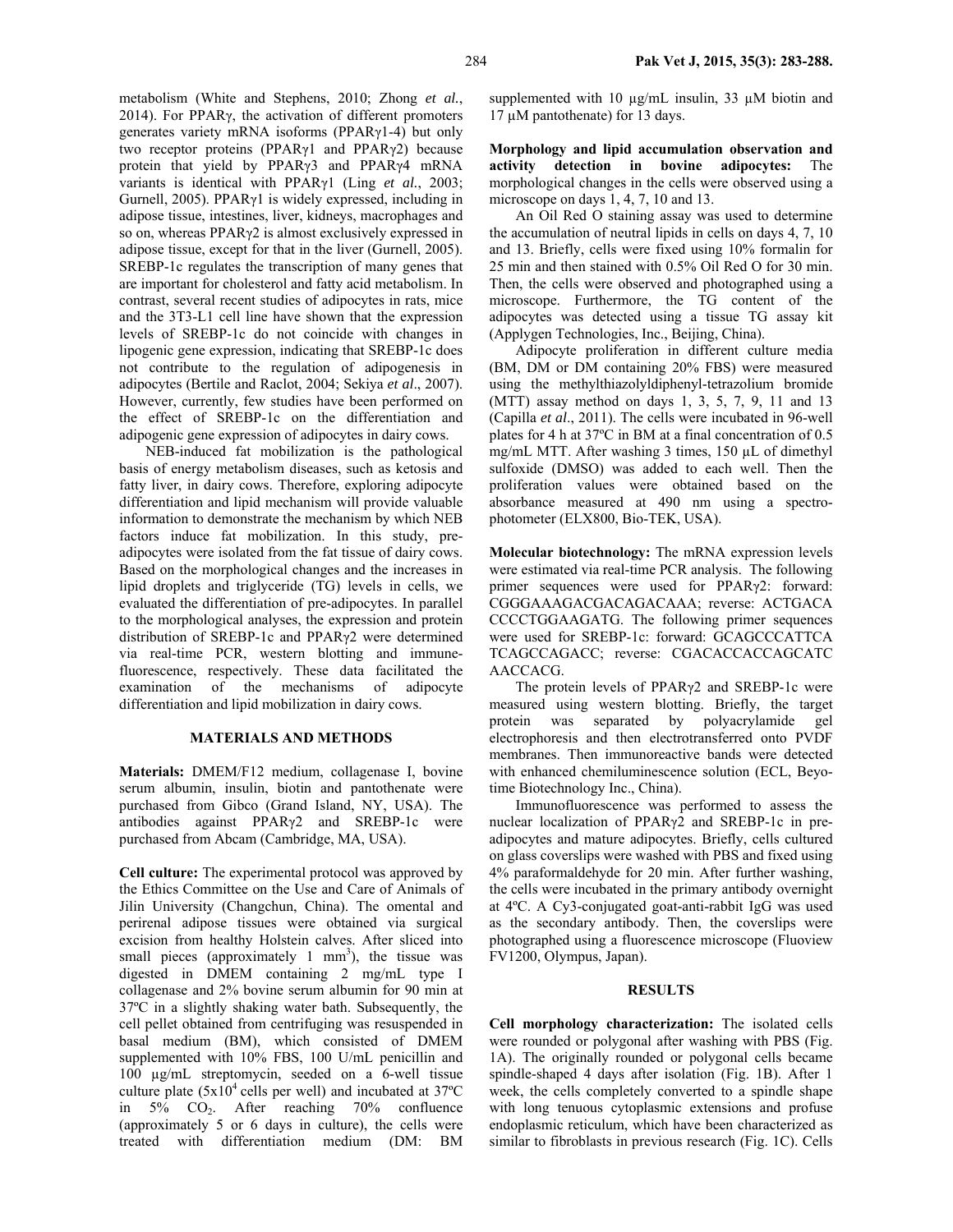almost grew into confluence after 10 days culture (Fig. 1 D and E) and became senescence on day 15 (Fig. 1F).

**Characterization of adipocyte differentiation:** Lipid accumulation in adipocytes was determined using an Oil Red O staining assay and TG determination kits. Fig 2 shows that the lipid droplets gradually increased in the adipocytes from 4 to 15 days in culture (Fig. 2 A-E). Similarly, the TG content in the adipocytes increased from 4 to 15 days and was significantly higher at 10, 13 and 15 days than at 4 and 7 days in culture (Fig. 3) (mean±SD). These results indicate that fat deposition gradually increased as the adipocytes grew.

**Cell proliferation in different culture media:** An MTT assay was performed to investigate the proliferation of pre-adipocytes from dairy cows. Fig 4 shows that the proliferation of the cells cultured in BM was significantly increased on day  $3$  (P<0.001) and continued to increase until day 11. In contrast, the cells cultured in DM proliferated slowly from days 0 to 9. However, cell proliferation on day 11 was not significantly different between those cultured in BM and DM (P=0.104) (mean±SD). The cells cultured in DM containing 20% FBS proliferated dramatically from day 3 to 7, but their proliferation duration was short, and they matured early.

**The mRNA expression of PPARγ2 and SREBP-1c in adipocytes:** To investigate the mRNA expression of PPARγ2 and SREBP-1c, two important inducers of adipogenesis, the gene expression levels were assessed via real-time PCR. Fig 5 shows that PPARγ2 and SREBP-1c expression peaked on day 4. Thereafter, the expression of these two genes decreased. However, the mRNA level of SREBP-1c increased after 10 days of differentiation and was equivalent to that at day 0.

**The protein levels and immunofluorescence of PPARγ2 and SREBP-1c in adipocytes:** As shown in Fig 6(A), the protein levels of PPARγ2 and SREBP-1c significantly increased on day 13 compare to day 0. Immunofluorescence was performed to assess the nuclear localization of PPARγ2 and SREBP-1c. Fig 6B and C shows that the fluorescence intensity of PPARγ2 and SREBP-1c in the nucleus was significantly higher on day 13 than on day 0. PPARγ2 and SREBP-1c were primarily localized to the cytoplasm on day 0 and to the nucleus on day 13. These results indicate that PPARγ2 and SREBP-1c expression was upregulated and that these proteins translocated to the nucleus with increasing lipid deposition in adipocytes.

# **DISCUSSION**

Most metabolic diseases in dairy cows, such as fatty liver and ketosis, occur during the peripartum period and are attributed to NEB-induced lipid metabolism dysfunction (Grummer, 1995; Katoh, 2002). Lipid mobilization is the primary mechanism by which dairy cows fulfill the energy demand during early lactation (Locher *et al*., 2011; Khan *et al.*, 2013). The blood NEFA concentration subsequently increases with the mobilization of adipose tissue. Redundant NEFA cannot



Fig 1: The morphological changes in adipocytes isolated from dairy cows. (A-E) general photomicrographs of bovine adipocytes cultured from day  $1$  to day  $15$  ( $\times$ 200).



**Fig 2:** The process of primary pre-adipocyte culture. The cells were induced to form mature adipocytes and were stained with Oil Red O on days 4 (A), 7 (B), 10 (C), 13 (D) and 15 (E) (×200).

be oxygenized by the liver and is then esterified and stored as triacylglycerol in the liver, which leads to the development of fatty liver disease (Bobe *et al.*, 2004). Ketosis, which most likely occurs secondary to fatty liver disease, is also caused by excess plasma NEFA levels (Grummer, 1993). During early lactation transition period, energy adipocytes are the principal cell for fat storage, and physiological, metabolic and endocrine adaptations occur in adipocytes to support lipid mobilization.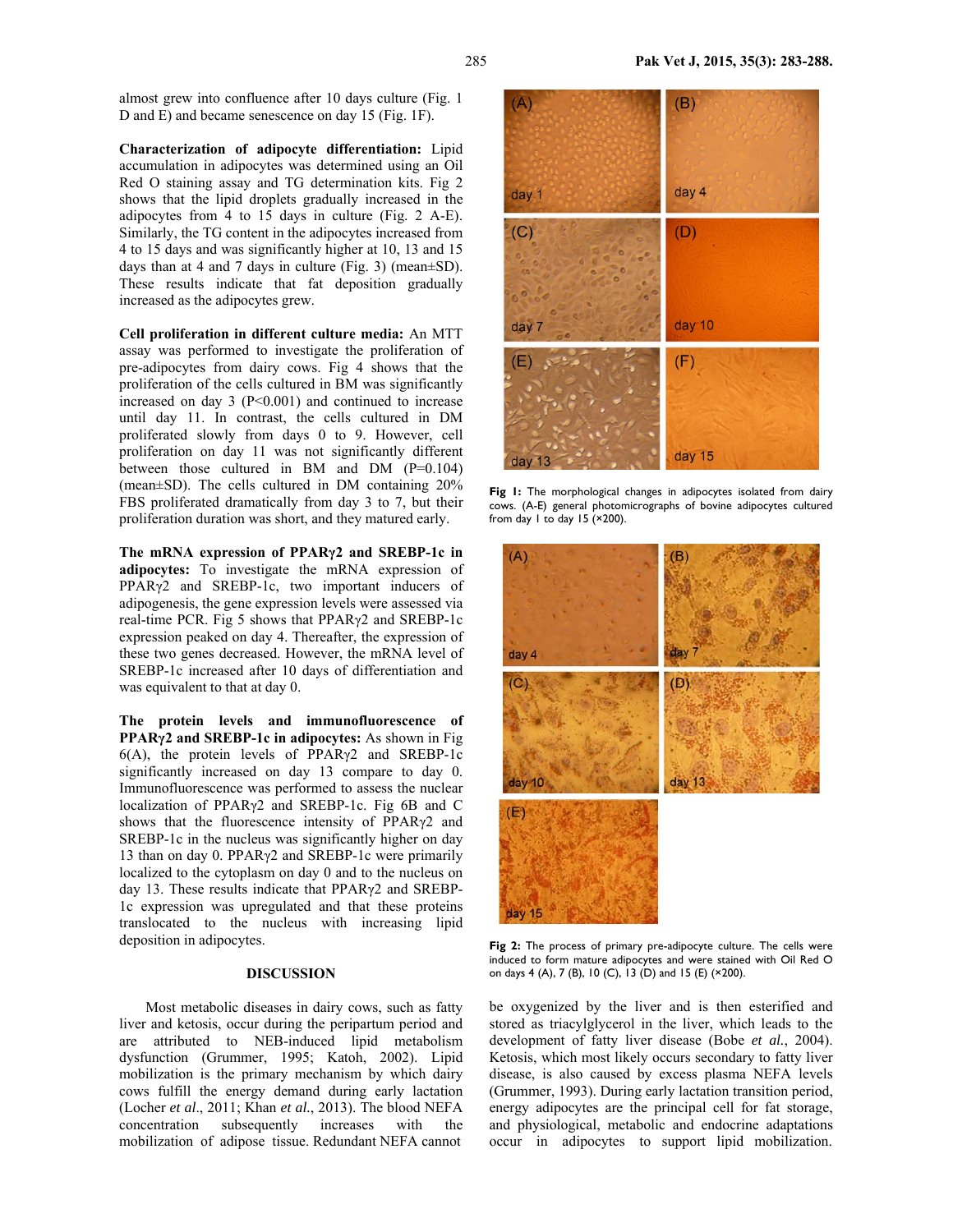

**Fig 3:** Lipid accumulation in bovine adipocytes during the differentiation process. The values are presented as the fold-changes relative to day 4. The different letters indicate significant differences at p<0.05 (similarly hereinafter).



**Fig 4:** The profile of bovine adipocytes proliferated in different culture media was examined every two days. The proliferation of cells cultured in BM, DM or DM containing 20% FBS (DM (20% FBS)) was measured using an MTT assay.



**Fig 5:** Adipogenesis-related gene expression during adipocyte differentiation. The expression level of each gene was normalized to the β-actin level in each sample. The values represent mean±SEM of three independent experiments, each performed in duplicate.

Adipocyte differentiation is accompanied by fat deposition. Adipocytes store lipids as TG and mobilize TG to balance the energy supply. Therefore, it is necessary to investigate the differentiation of preadipocytes isolated and cultured from the adipose tissue of dairy cows. However, currently, there is no data available on adipocyte differentiation in dairy cows.

There are two primary methods to study adipose metabolism *in vitro*. One method is tissue piece incubation. This method has been used to examine the effects of growth hormone (GH) and prolactin (PRL) on human adipose tissue (Ottosson *et al.*, 1995; Ling *et al.*, 2003). This method does not require cell isolation, is easy to perform, and significantly decreases the length of the experiment. Despite these advantages, this method has some drawbacks, such as low adipocyte purity. Hence, the results of experiments employing tissue piece incubations are limited. For the second method, primary cell isolation and culture is necessary. Primary cells can be obtained at a certain purity and can be separated from the animal directly without significant biological changes, reflecting the state of the animal. In this study, we have established a method to isolate pre-adipocytes from adipose tissue, profiting the basis for further *in vitro* investigation of adipose metabolism in dairy cows. These pre-adipocytes were rounded or polygonal upon attachment to the wall of the dish. Then, these cells displayed a spindle fibroblastlike morphology when completely spread, which conformed to the previously described characteristics of these cells (Napolitano, 1963).

Because of the species-specificity of and variation in adipocyte function, the induction protocol of adipocyte differentiation might differ. Currently, the most popular induction method is Cocktail differentiation (1-methyl-3 iso-butyl-xanthine (IBMX)) , dexamethasone (DEX), insulin), which is widely used to induce adipose cell lines (3T3-L1, 3T3-F442 and ob17) and primary culture adipocytes (human, large yellow croaker, sea bream) (Yoshimura *et al*., 2006; Capilla *et al*., 2011; Wang *et al*., 2012). In ruminants, bovine metabolism displays unique characteristics compared to monogastric animals. Therefore, much attempt has been made to find an optimum way for differentiation induction of bovine adipocyte. Wan *et al*. (2009) found that propionate affected the adipogenesis of adipocytes in intramuscular adipose tissue obtained from Luxi adult yellow steers (Wan *et al*., 2009). Another study by Grant *et al*. (2008) demonstrated that the combination of 280 *nM* insulin, 20 µL/mL serum lipid supplement, 40 *µM* troglitazone (TRO) and  $0.25 \mu M$  DEX significantly increased glycerol-3-phosphate dehydrogenase (GPDH) activity in subcutaneous (s.c.) bovine pre-adipocytes compared to other treatments and that the omission of TRO or insulin from this medium reduced GPDH activity by 68% (Grant *et al*., 2008). In this study, we found that the Cocktail differentiation method did not effectively induce bovine adipocyte differentiation. Additionally, considering that DEX is a hormone that regulates glycolipid metabolism and may affected the results, we used insulin as the only factor to maintain pre-adipocyte differentiation, along with supplemental nutrition using FBS, biotin and pantothenate. We found that lipid droplets clearly appeared and gradually increased in the DM after 4 days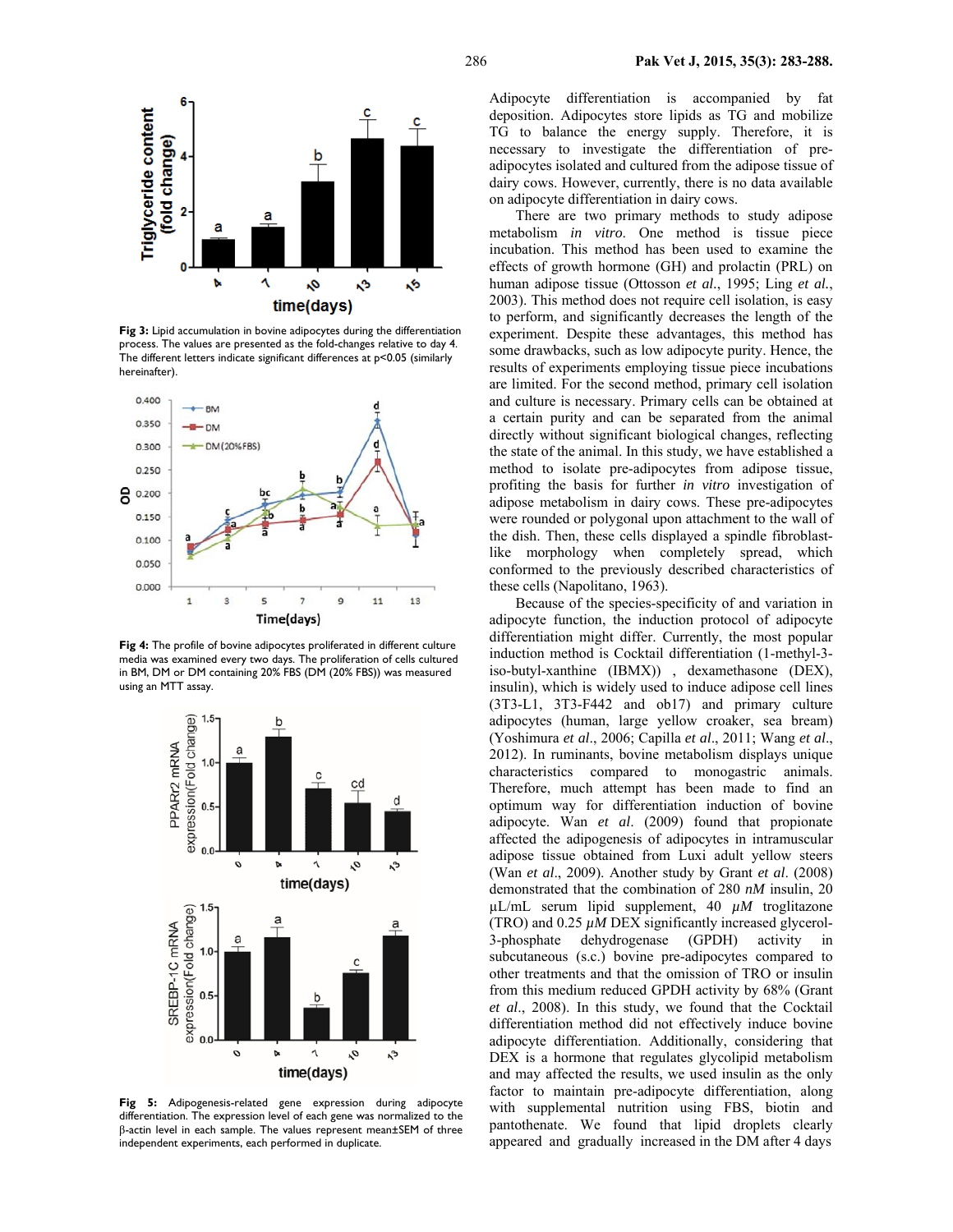**Day 0 Day 13**  A **PPARy2 SREBP-1c Histone**  B PPAR<sub>v2</sub> nuclea merge day0 day13  $\mathbf C$ SREBP-1C nuclear merge day0

**Fig 6:** The protein levels and nuclear localization of PPARγ2 and SREBP-1c in undifferentiated and mature bovine adipocytes. (A) The protein levels of PPARγ2 and SREBP-1c in bovine adipocytes on day 0 and day 13 were detected by Western Blotting experiments. The level of protein Histone was used as a contrast. (B) Immunofluorescence staining for PPARγ2 in bovine adipocytes on days 0 and 13. (C) Immunofluorescence staining for SREBP-1c in bovine adipocytes on days 0 and 13. The nucleus were stained with Hoechst33258 (blue).

day13

of culture. Similarly, the TG content also gradually increased over time. These results indicated that lipid deposition was significantly increasing during the adipocyte differentiation process and that insulin alone maintains pre-adipocyte differentiation in dairy cows.

Based on the results of the MTT assay, we showed that bovine adipocytes reached maximal proliferation after 11 days in culture. We also noted that a 10% concentration of FBS is most suitable for adipocyte proliferation. Based on the comparison of the proliferation of cells cultured in BM and DM, we found that the cell proliferation rate was significantly lower in DM than in BM. This result indicates that insulin may inhibit the proliferation rate of bovine pre-adipocytes, which was not consistent with previous research regarding the effect of insulin on other cells (Yang *et al*., 2010; Capilla *et al*., 2011; Wang *et al*., 2012). A possible explanation for this result is that insulin stimulated pre-adipocyte differentiation, potentially decelerating cell proliferation.

PPARγ and SREBP-1c have been identified as adipogenic regulatory factors involved in adipocyte differentiation and lipid metabolism. PPARγ2 is the adipocyte-specific and functional isoform that regulates adipocyte differentiation (Gurnell, 2005; Lehrke and Lazar, 2005). Ren *et al*. (2002) showed that the type-2 isoform of PPARγ is necessary for adipogenesis using a PPARγ2-deficient 3T3-L1 adipose cell line. Conversely, the exogenous delivery of PPARγ2 to PPARγ-deficient cells completely restores adipogenesis (Ren *et al*., 2002). SREBP-1c has been shown to regulate adipogenesis by increasing PPARγ ligand production (Fève, 2005; Rosen and MacDougald, 2006). Overexpressed wild-type and dominant negative forms of SREBP-1c in the 3T3-L1 cell line using retroviral vectors revealed that the simultaneous expression of SREBP-1c and PPARγ increases the transcriptional activity of this adipogenic nuclear hormone receptor, indicating that SREBP-1c plays an important role in adipocyte gene expression and differentiation (Kim and Spiegelman, 1996). In this study, we found that the mRNA expression level of PPARγ2 and SREBP-1c increased during the initial 4 days of differentiation induction and decreased thereafter. In contrast to PPARγ2, the expression of SREBP-1c increased after 10 days of differentiation and was equivalent to that at day 0. The PPARγ2 and SREBP-1c proteins were primarily localized to the cytoplasm of pre-adipocytes and were translocated into the nuclei of mature adipocytes and their protein levels were significantly increased. These results indicate that PPARγ2 and SREBP-1c affect adipocyte differentiation.

**Conclusion:** The present study has established and characterized a pre-adipocyte culture from dairy cows and has demonstrated that insulin alone induces and maintains dairy cow pre-adipocyte differentiation. Furthermore, SREBP-1c and PPARγ2 were increased after adipocyte differentiation, which supported the previous theory that SREBP-1c and PPARγ were involved in pre-adipocyte differentiation. The isolated and induced adipocytes can be used as a cellular model for the investigation of metabolic diseases in dairy cows.

**Acknowledgement:** This study was supported by the National Key Basic Research Program of China (No. 2011CB1 00800).

#### **REFERENCES**

- Bertile F and T Raclot, 2004. mRNA levels of SREBP-1c do not coincide with the changes in adipose lipogenic gene expression. Biochem Bioph Res Co, 325: 827-834.
- Bobe G, J Young, and D Beitz, 2004. Invited Review: Pathology, Etiology, Prevention, and Treatment of Fatty Liver in Dairy Cows. J Dairy Sci, 87: 3105-3124.
- Capilla E, Á Teles-García, L Acerete, I Navarro and J Gutiérrez, 2011. Insulin and IGF-I effects on the proliferation of an osteoblast primary culture from sea bream. Gen Comp Endocr, 172: 107-114.
- Chen H, L Zhang, X Li, X Li, G Sun, X Yuan, L Lei, J Liu, L Yin and Q Deng, 2013. Adiponectin activates the AMPK signaling pathway to regulate lipid metabolism in bovine hepatocytes. J Steroid Biochem Mol Biol, 138: 445-454.
- Fève B, 2005. Adipogenesis: cellular and molecular aspects. Best Pract Res Cl En, 19: 483-499.
- Grant A, G Ortiz-Colon, M Doumit, and D Buskirk, 2008. Optimization of in vitro conditions for bovine subcutaneous and intramuscular preadipocyte differentiation. J Anim Sci, 86: 73-82.